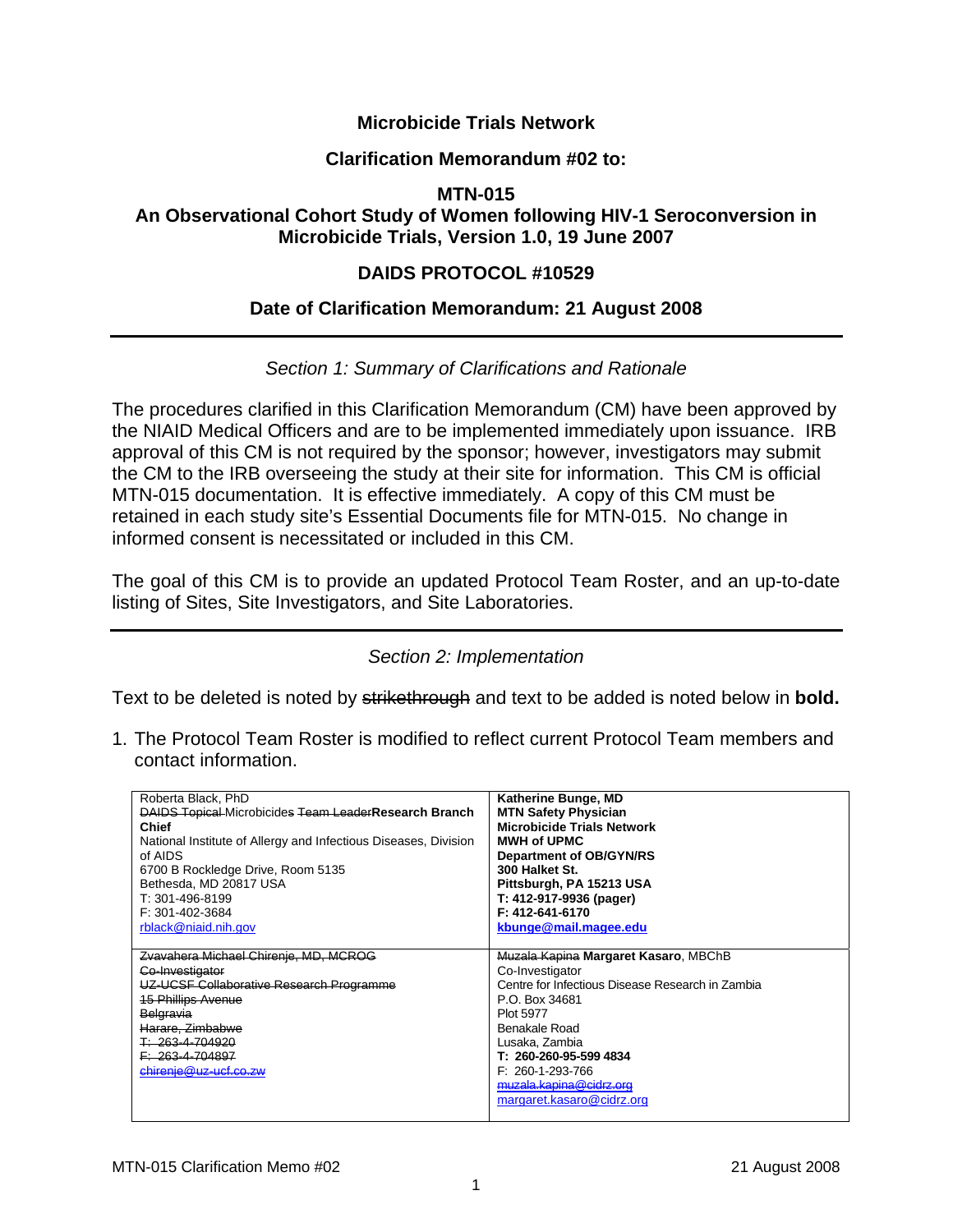| David Coetzee, MBBS, MS, DTM&H<br>Co-Investigator<br>Infectious Disease Research Unit<br>School of Public Health & Family Medicine<br>University of Cape Town<br>Anzio Road<br>Observatory, 795<br>South Africa<br>T: 27-21-4066262<br>F: 27-21-4066481<br>dcoetzee@carmack.uct.ac.za                          | Lisa Levy, MPH<br><b>Prevention Research Specialist</b><br><b>Family Health International</b><br>PO Box 13950<br>Research Triangle Park, NC 27709 USA<br>T: 919-544-7040 Ext. 11260<br>F: 919-544-0207<br>llevy@fhi.org                          |
|----------------------------------------------------------------------------------------------------------------------------------------------------------------------------------------------------------------------------------------------------------------------------------------------------------------|--------------------------------------------------------------------------------------------------------------------------------------------------------------------------------------------------------------------------------------------------|
| <b>Ross D. Cranston MD FRCP</b><br><b>MTN Safety Physician</b><br><b>Division of Infectious Disease</b><br>University of Pittsburgh Medical Center<br><b>Falk Medical Building, Suite 611</b><br>3601 Fifth Avenue<br>Pittsburgh, PA 15213 USA<br>T: 412-647-4007<br>F: 412-647-5519<br>cranstonr@dom.pitt.edu | Edward Livant, BSMT (ASCP), MPH<br>MTN Research Manager<br>Microbicide Trials Network<br>204 Craft Avenue, Room A534<br>Pittsburgh, PA 15213 USA<br>T: 412-641-3772<br>F: 412-641-5290<br>rsiel@mwri.magee.edu<br>livantew@upmc.edu              |
| Charlene S. Dezzutti, PhD<br>MTN Network Laboratory Director<br>Microbicide Trials Network<br>204 Craft Avenue<br>Pittsburgh, PA 15213 USA<br>T: 412-641-3462<br>F: 412-641-6170<br>rsicsd@mwri.magee.edu<br>dezzuttics@upmc.edu                                                                               | Tsitsi Magure, MBChB, MMed<br>Co-Investigator<br>UZ-UCSF Collaborative Research Programme<br><b>15 Phillips Avenue</b><br>Belgravia<br>Harare, Zimbabwe<br>T: 263-4-704890<br>$F: 263 - 4 - 704897$<br>tmagure@uz-ucsf.co.zw                     |
| Bryna Harwood, MD<br><b>MTN Safety Physician</b><br>Department of Obstetrics & Gynecology<br>University of Illinois at Chicago<br>820 South Wood Street, MC808<br>Chicago, IL 60612-7313 USA<br>T: 312-996-3323<br>F: 312-413-0299<br>brynah@uic.edu                                                           | <del>Lisa Maslankowski, MD</del><br>Co-Investigator<br>University of Pennsylvania<br>3535 Market Street<br>Suite 4051<br>Philadelphia, PA 19104 USA<br>T: 215-746-7348<br>F: 215-746-7377<br>lisamasl@mail.med.upenn.edu                         |
| <b>David Humiston</b><br><b>Protocol Specialist</b><br><b>Microbicide Trials Network</b><br>204 Craft Avenue<br>Pittsburgh, PA 15213 USA<br>1: 412-641-5579<br>F: 412-641-6170<br>humistondw@mail.magee.edu                                                                                                    | Felix Muhlanga, MBChB, MMED<br>Co-Investigator<br><b>University of Zimbabwe</b><br><b>College of Health Sciences</b><br><b>P.O. Box A178</b><br>Avondale, Harare, Zimbabwe<br><b>T: Not available</b><br>F: Not available<br>felixmhla@vahoo.com |
| Groesbeck Parham, MD<br>Co-Investigator<br>Centre for Infectious Disease Research in Zambia<br>P.O. Box 34681<br><b>Plot 5977</b><br>Benakale Road<br>Lusaka, Zambia<br>T: 260-1-293-772<br>$F: 260 - 1 - 293 - 766$<br>$\theta$ aparham @ cidrz.org                                                           | Karisse Roman, MPH<br><b>MTN SDMC Statistical Research Associate</b><br>FHCRC-SCHARP<br>1100 Fairview Ave. North, LE-400<br>PO Box 19024<br>Seattle, WA 98109-1024 USA<br>T: 206-667-6024<br>$F: 206-667-4812$<br>karisse@scharp.org             |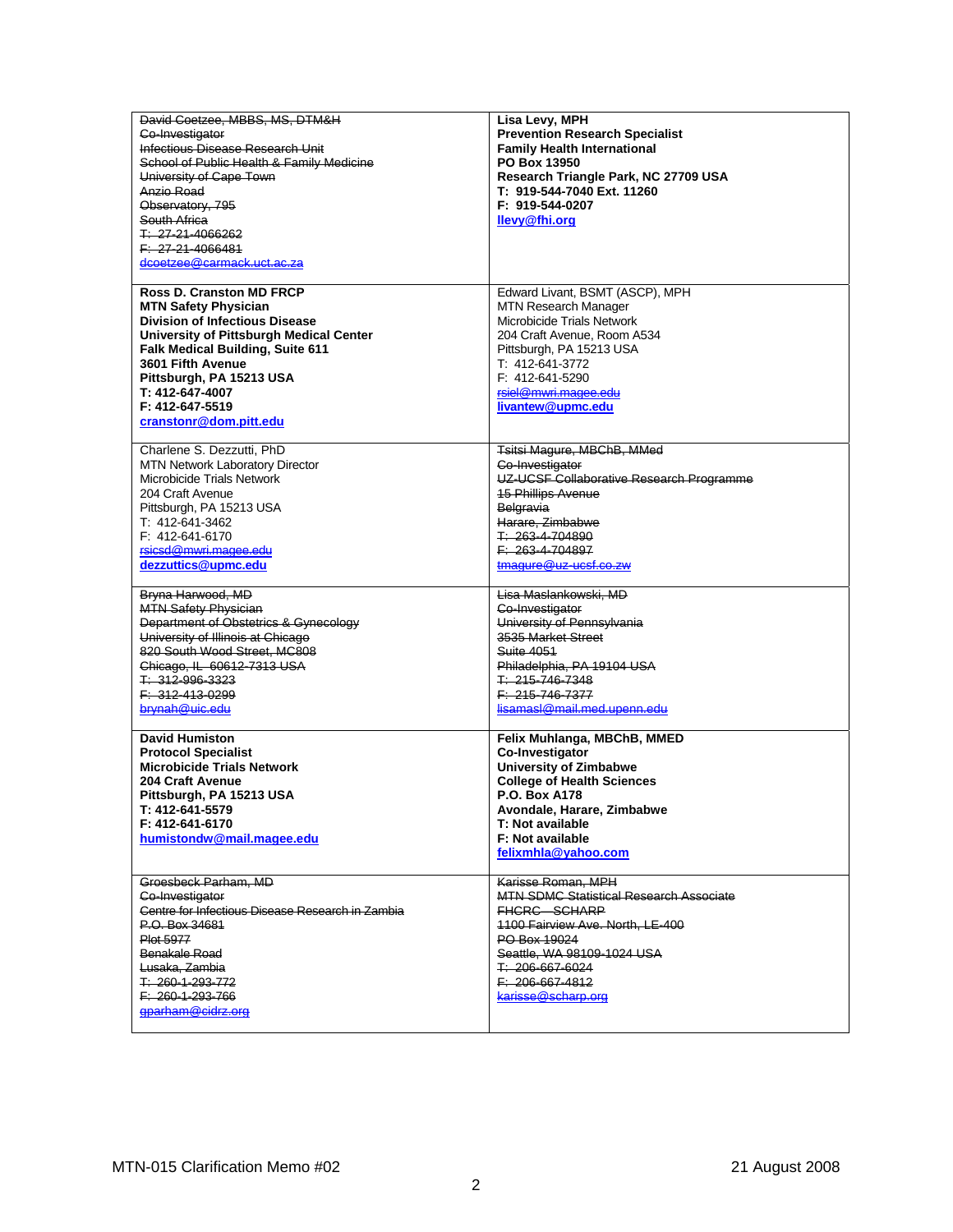| Gita Ramiee, MSc, PhD                  | Rhonda White, R.H. Ed.               |
|----------------------------------------|--------------------------------------|
| Co-Investigator                        | <b>Community Program Manager</b>     |
| South African Medical Research Council | <b>Family Health International</b>   |
| <b>HIV Prevention Research Unit</b>    | P.O. Box 13950                       |
| P.O. Box 70380 Overport                | Research Triangle Park, NC 27709 USA |
| Durban Kwazulu-Natal 4067              | T: 919-544-7040 Ext. 11515           |
| South Africa                           | $F: 919 - 544 - 0207$                |
| T: 27-31-242-3631                      | rwhite@fhi.org                       |
| F: 27-31-242-3806                      |                                      |
| ramieeg@mrc.ac.za                      |                                      |
|                                        |                                      |

2. The list of Site Investigators (Appendix II) is removed from the protocol and replaced with content directing the reader to the MTN website for an up-to-date list.

APPENDIX II: SITES AND SITE INVESTIGATORS

## **For a current list of Site Investigators please go to<http://www.mtnstopshiv.org/>.**

- Lisa Maslankowski, University of Pennsylvania, Philadelphia, Pennsylvania, USA
- Bonus Makanani and Newton Kumwenda, Queen Elizabeth Central Hospital, Blantyre, Malawi
- Francis Martinson, Lilongwe Central Hospital, Lilongwe, Malawi
- Muzala Kapina, Kamwala Health Centre, Lusaka, Zambia
- Mike Chirenje, and Tsitsi Magure, University of Zimbabwe Obstetrics and Gynaecology Research Clinic at Spilhaus Zimbabwe
- Mike Chirenje and Tsitsi Magure, Seke South Clinic (Chitungwiza), Chitungwiza, Zimbabwe
- Gita Ramjee, Medical Research Council-Hlabisa, Hlabisa, South Africa
- Gita Ramjee, R.K. Khan Hospital, Chatsworth, South Africa
- Smita N. Joshi, Jehangir Hospital NARI Clinic, Pune, India
- Craig Hoesley, University of Alabama at Birmingham, Birmingham, Alabama, USA
- Jessica Justman, Bronx-Lebanon Hospital Center, New York, New York, USA
- Sharon A. Riddler, University of Pittsburgh, Pittsburgh, Pennsylvania, USA
- Michael Lederman, Case Western Reserve University, Cleveland, Ohio, USA
- Laura Guay, Makerere University, Kampala, Uganda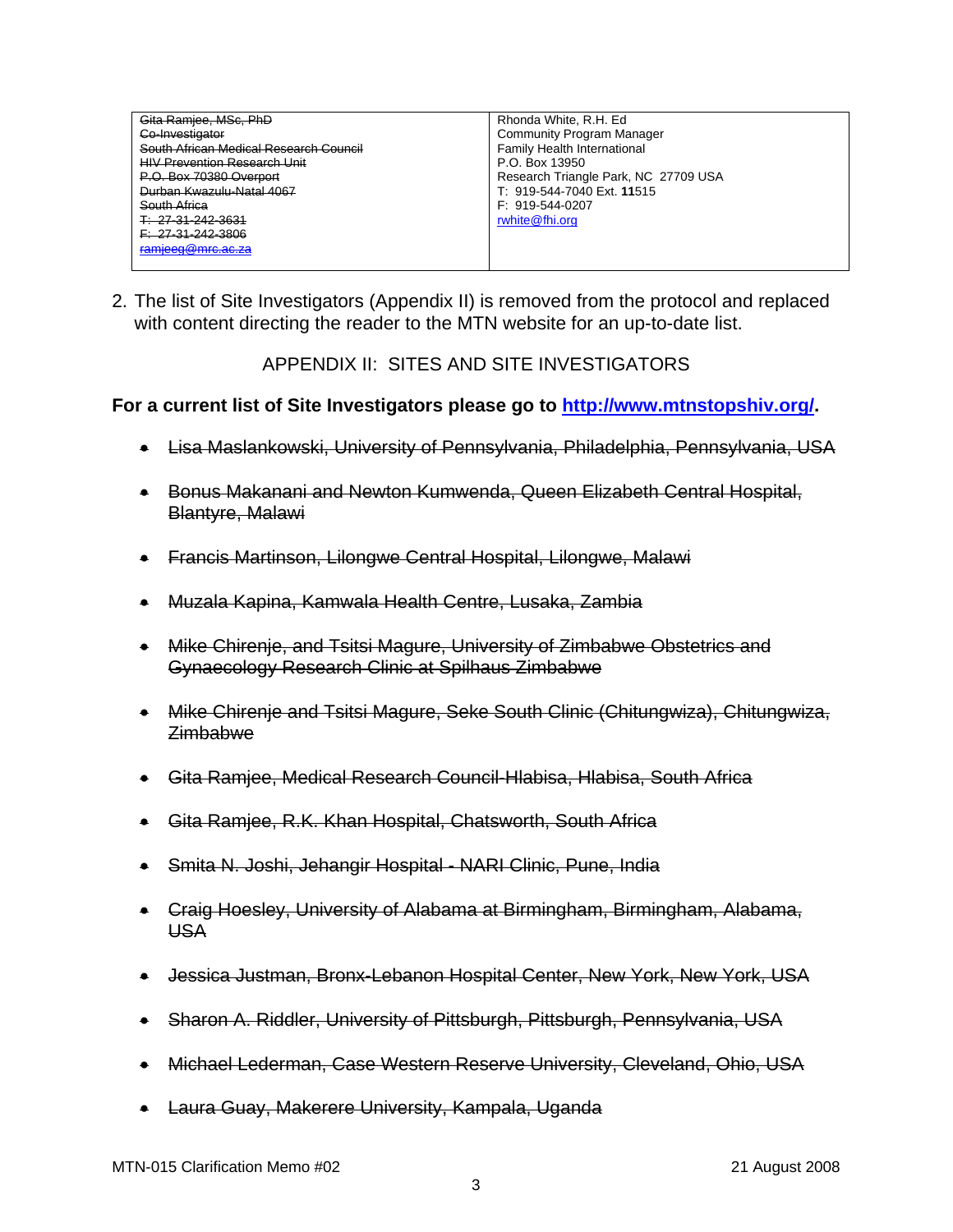- David Coetzee, University of Cape Town, Cape Town, South Africa
- 3. The list of Site Laboratories (Appendix III) is removed from the protocol and replaced with content directing the reader to the MTN website for an up-to-date list.

# APPENDIX III: SITE LABORATORIES

# **For a current list of Site Laboratories please go to<http://www.mtnstopshiv.org/>.**

| Site Laboratory: | <b>National AIDS Research Institute</b><br>Plot No. 73, G Block<br>M.I.D.C. Bhosari<br>Pune, Maharashtra 411 026<br><b>India</b>                             |
|------------------|--------------------------------------------------------------------------------------------------------------------------------------------------------------|
| Site Laboratory: | University of Alabama Hospital Lab<br>619 South 19th Street<br>Birmingham, Alabama 35233-1924<br><b>USA</b>                                                  |
| Site Laboratory: | UAB Div of Infectious Diseases Lab<br><b>THT 220 1900 University Boulevard</b><br>Birmingham, Alabama 35294<br><b>USA</b>                                    |
| Site Laboratory: | <del>LabCorp</del><br>Raritan Facility<br>69 First Avenue<br><b>Raritan, NJ 08869</b><br><b>USA</b>                                                          |
| Site Laboratory: | <b>CIDRZ Central Laboratory</b><br><b>Kalingalinga District Clinic</b><br>Off Alick Nkhata Road<br>Kalingalinga<br>Post Office Box 34681<br>Lusaka<br>Zambia |
| Site Laboratory: | Children's Hospital of Philadelphia<br>Abramson Research Center 1204K<br>34th Street and Civic Center Boulevard<br>Philadelphia, PA 19104<br><b>USA</b>      |